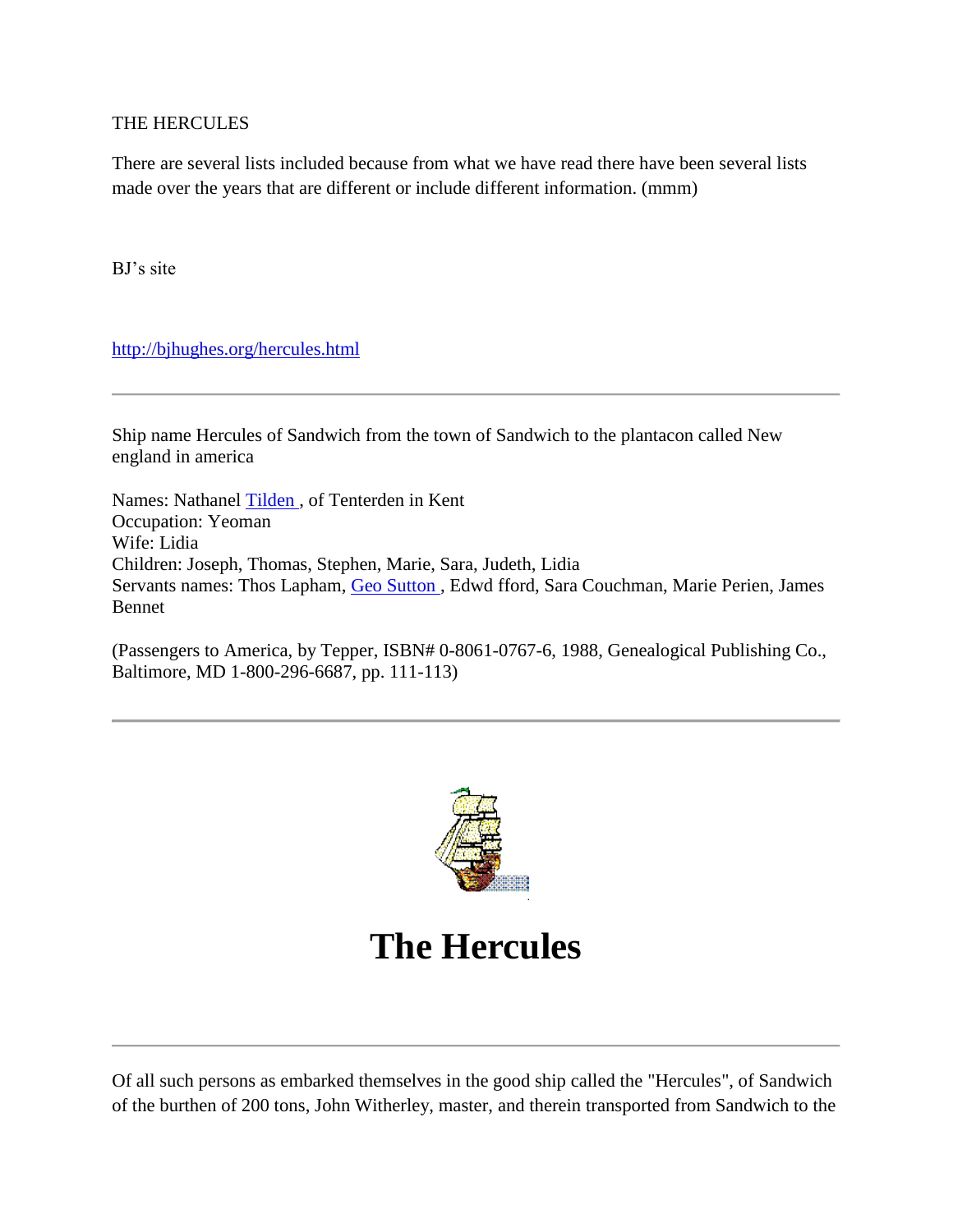plantation called New England in America; with the certificates from the ministers where they last dwelt of their conversation, and conformity to the orders and discipline of the church, and that they had taken the oath of allegiance and supremacy. (The certificates, all dated February and March, 1634, are here omitted.)

## Masters of Families

Nathanl. [Tilden o](http://bjhughes.org/tilden.html)f Tenterden yeoman and Lydia his wife - 7 children - 7 servants Jonas Austen of Tenterden and Constance his wife - 4 children Rob. Brook of Maidstone mercer and Anne his wife - 7 childern Tho. Heyward of Aylesford taylor and Susannah his wife - 5 children Will. Witherell of Maidstone schoolmaster and Mary his wife - 3 children - 1 servant Fannet ....... of Asford hemp-dresser Tho Boney and Hen. Ewell of Sandwich, shoemakers Will. Hatch of Sandwich merchant and Jane his wife - 5 children - 6 servants Sam. Hinkley of Tenterden and Sarah his wife - 1 child Isaac Cole of Sandwich carpenter and Joan his wife - 2 children A Servant Tho. Champion of Ashford Tho. Besbeech of Sandwich - 6 children - 3 servants Jno Lewis of Tenterden and Sarah his wife - 1 child Parnel Harris of Bow London James Sayers of Northbourn taylor Comfort Starre of Ashford chirurgion 3 children - 3 servants Jos. Rottes of Great Chart Em. Mason of Eastwell wid. Margt. wife of Will. Johnes late of Sandwich, now of New England, painter Jno. Best of the said parish taylor Tho. Bridgen of Faversham husbandman and ....... his wife

("Original Lists of Persons of Quality 1600-1700", John Camden Hotten, Reprinted 1980, Genealogical Publishing Co., Inc, Baltimore. Library of Congress Catalogue Card Number 63- 530(History of Sandwich, by W. Boys, 1792, pp.750-1.)

Ship name Hercules of Sandwich from the town of Sandwich to the plantacon called New england in america

Names: Nathanel [Tilden ,](http://bjhughes.org/tilden.html) of Tenterden in Kent Occupation: Yeoman Wife: Lidia Children: Joseph, Thomas, Stephen, Marie, Sara, Judeth, Lidia Servants names: Thos Lapham, [Geo Sutton ,](http://bjhughes.org/sutton.html) Edwd fford, Sara Couchman, Marie Perien, James Bennet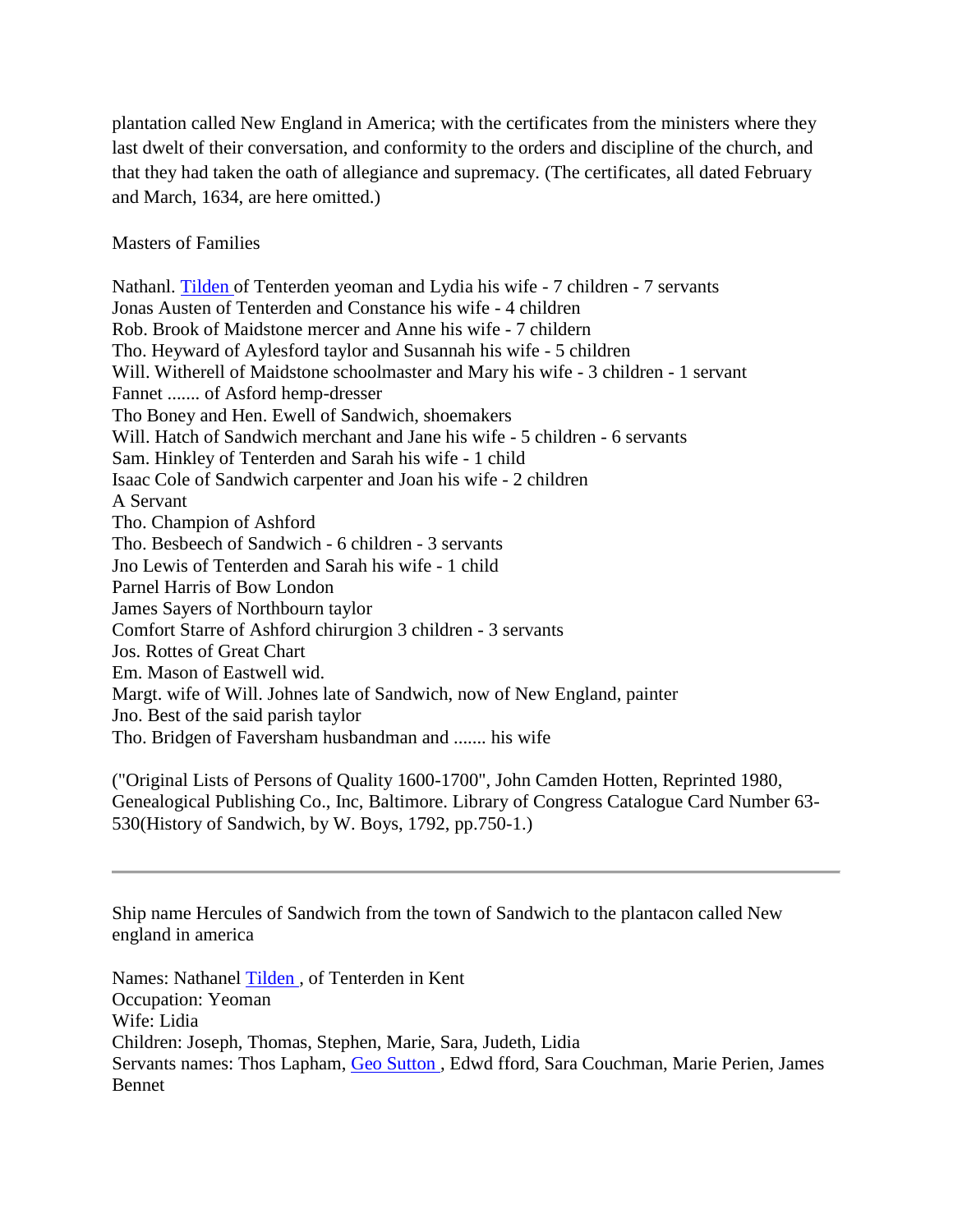(Passengers to America, by Tepper, ISBN# 0-8061-0767-6, 1988, Genealogical Publishing Co., Baltimore, MD 1-800-296-6687, pp. 111-113)

ffrom Mr Thos Gardener Vicar of St Maries in Sandwich 17 Mch 1634/ [Wm Hatch](http://bjhughes.org/hatch.html) of Sandwich Merchant & Jane his Wief / [children] Walter, John, Willm, Anne, Jane/ [servants] Wm Holmes, Joseph Ketchell, Simon Ketchell, Robt Jenings, Symon Sutton, Lidia Wells.

"Ship Passenger Lists - National and New England (1600-1825) Edited and indexed by Carl Boyer, 3rd, Published by the Compiler Newhall, California, 1977 p.146

From

http://www.geni.com/people/George-Sutton/6000000000494516240

George moved his family to North Carolina on or about 1688. A paper in the Massachusetts Archives states : "I Joseph Sutton of Corralinah doe Testify that is the yeare 1671 my mother Sarah Sutton did Receive in Corralinah from the hands of Caleb Lambe the sum of five pounds in English Goods sent with a Bill of Ladeing which five pounds was in full of a Legacy given by my grandfather Timothy haterly and paid or sent by my Oncle Mr. Joseph Tildens Executrix : he the said Joseph Tilden being appointed to adminnester to the estate of Mr. hatherley : I say that I witnes and Testify that this five pound was payed and received on the accoumpt abovesaid : In witness whereof I have heeronto sett my hand this 23rd of May 1673 Witnessed pr me James Cudworth Joseph Sutton (Plymouth Colony Deeds, Vol. 3, pt. 2, p. 320).

In 1634, he sailed on the ship "Hercules" of Sandwich, Kent, England as a servant in the family of Nathaniel Tilden. His brother Simon was also on board as servant of William Hatch.

George was a Quaker. He is listed in the Compendium of American Genealogy as "SUTTON, George (ca. 1610-1669) [sic] Quaker; prob. from Tenterden, Kent, England to Boston in the "Hercules," 1634 at Scituate, Mass. thence to Perquiman's Co., NC 1668; m. Sarah (1613-1677), dau of Elder Nathaniel Tilden."

Name: George SUTTON

Sex: M

Birth: 12 APR 1613 in Tenterton, Kent, England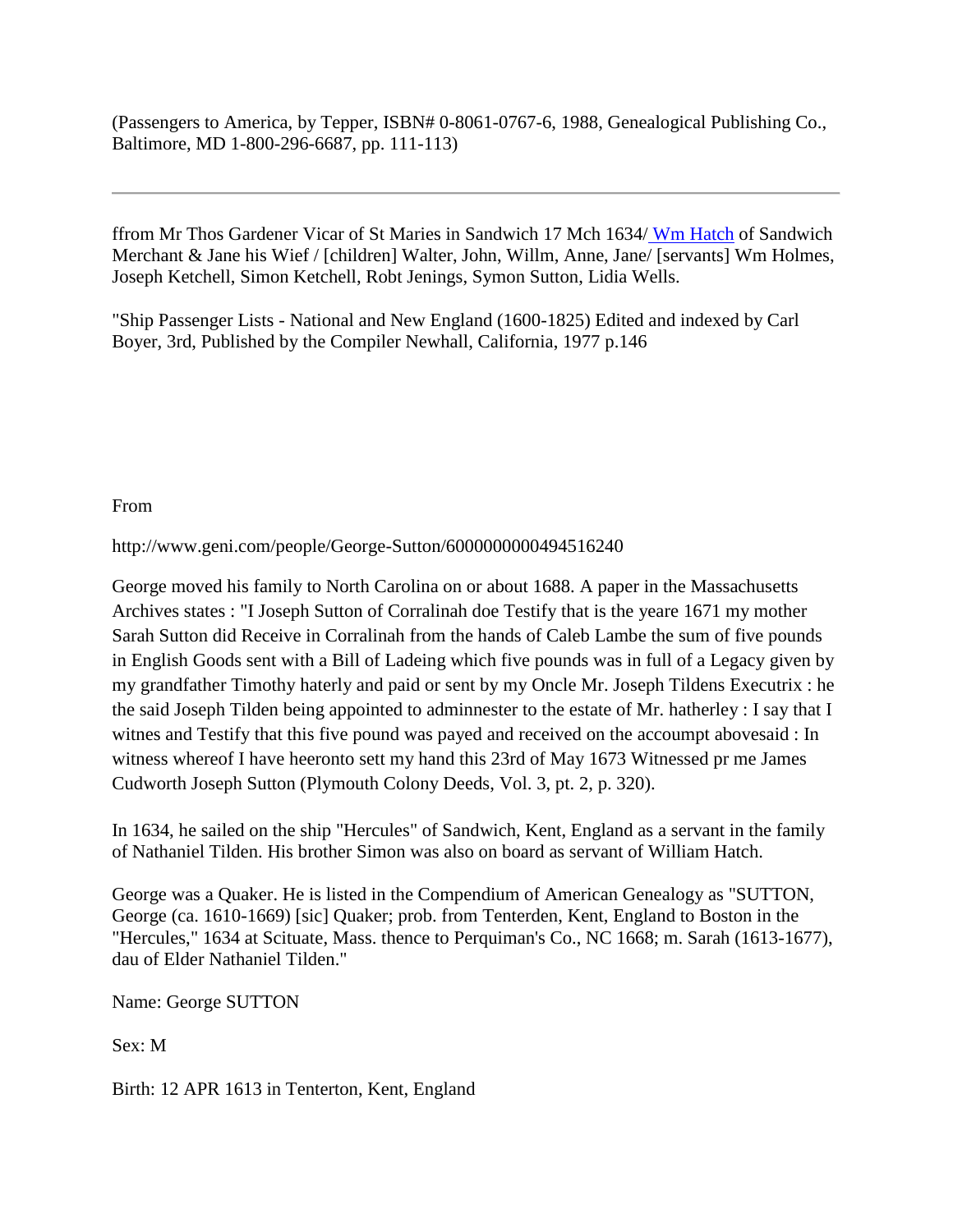Death: APR 1669 in Perquimans, North Carolina

\_UID: C538AD98A1752048B89EC3A426DB88CCD2FE

Change Date: 27 SEP 2005 at 14:21:41

Marriage 1 Sarah TILDEN b: 13 JUN 1613 in Tenterton, Kent, England

Married: 13 MAR 1636 in Scituate, Plymouth Colony, Massachusetts 1

This person states the Tildens were Catholic.

From

<http://www.geni.com/projects/Great-Migration-Passengers-of-the-Hercules-1634/13091>

Replica of the 17th century ship Godspeed

An 88-foot replica of the ship that brought the first English colonists to America. The Good Ship Hercules would have been similar (although the statue of Liberty wouldn't have been there in the 17th century!!)

The Good Ship Hercules In 1634, people embarked at Sandwich for New England on the 'Good ship Hercules of Sandwich'. The following is a passenger list, taken from 'History of Sandwich, by W. BOYS, 1792, pp. 750-1'.

List and Register Of all such persons as embarked themselves in the good ship called the HERCULES, of Sandwich, of the burthen of 200 tons, John Witherley, master, and therein transported from Sandwich to the plantation called New England in America; with the certificates from the ministers where they last dwelt of their conversation, and conformity to the orders and discipline of the church, and that they had taken the oath of allegiance and supremacy. (The certificates, all dated February and March, 1634, are here omitted.)

Masters of Families. Children. Servants.

- 1. NATHANIAL TILDEN of Tenterden, yeoman, and Seven children, Seven servants, LYDIA his wife
- 2. JONAS AUSTEN of Tenterden and CONSTANCE his wife Four children.
- 3. ROBERT BROOK of Maidstone, mercer, and ANNE his wife. Seven children.
- 4. THOMAS HEYWARD of Aylesford, taylor, and SUSANNAH his wife Five children.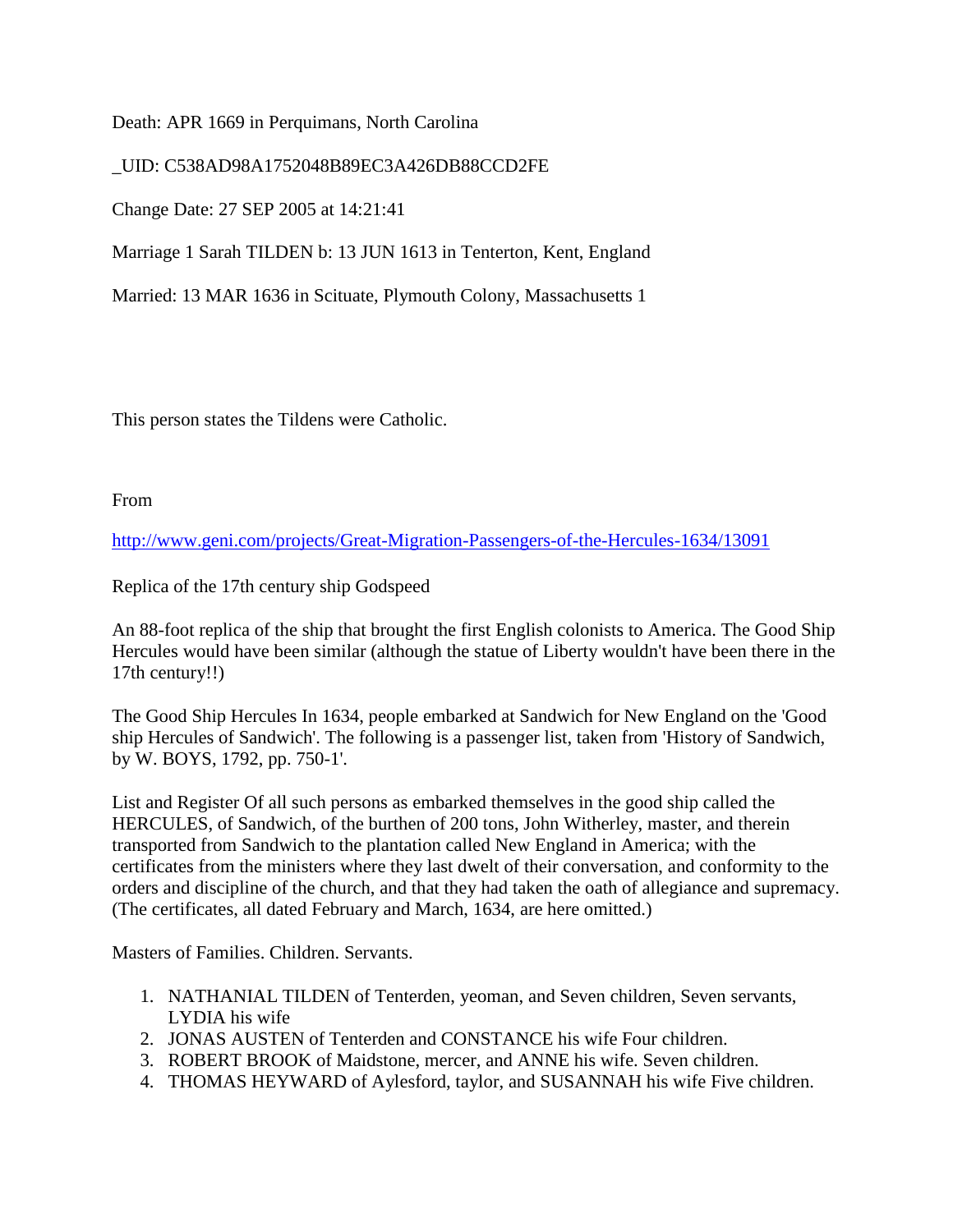- 5. WILLIAM WITHERELL of Maidstone, schoolmaster, and MARY his wife Three children One servant
- 6. FANNET ...... of Ashford, hemp-dresser
- 7. THOMAS BONEY and HEN. EWELL of Sandwich, shoemakers
- 8. WILLIAM HATCH of Sandwich, merchant, and JANE his wife Five children Six servants
- 9. SAMUEL HINKLEY of Tenterden and SARAH his wife Four children.
- 10. ISAAC COLE of Sandwich, carpenter, and JOAN his wife Two children.
- 11. THOMAS CHAMPION of Ashford
- 12. THOMAS BESBEECH of Sandwich Six children Three servants
- 13. JNO. LEWIS of Tenterden and SARAH his wife One child
- 14. PARNEL HARRIS of Bow London
- 15. JAMES SAYERS of Northbourn, taylor
- 16. COMFORT STARRE of Ashford, chirurgion, Three children Three servants
- 17. JOS. ROOTES of Great Chart
- 18. EM. MASON of Eastwell, widow
- 19. MARGARET. wife of WILLIAM JOHNNES late of Sandwich, now of New England, painter
- 20. JNO. BEST of the said parish, taylor.
- 21. THOMAS BRIDGEN of Faversham, husbandman, and ...... his wife

The following is a short history of the Hercules passenger list, taken from a great website, "English-America," that is now sadly defunct.

The list has a history of numerous updates, each published, some reprinted, and separately corrected in various publications. One list, copied from the original records of Sandwich, co. Kent, England, was found later to be partial (in that the numbers of children and servants were given, rather than names). A copy of the list was made by William Boys (in his "History of Sandwich," 1786.) James Savage included a copy of Boys' list in an article ("Gleanings for New England History," 1843.) The Boys' list was also printed in Samuel Drake's "Founders of New England" (1860) and in the New England Historical and Genealogical Register (NEGHR, 1861.) The "Somerby Manuscripts" contain a copy made from Boys' "History of Sandwich." These sources were duplicated in other various publications, including Drake's version in John C. Hotten's book (1874.) A copy was finally made from the original list at Sandwich, England by J. A. Jacobs, a curator there. That list contained some differences in names and numbers of people, and included the names missing from the other lists. The "complete" Sandwich list was provided to the NEHGR by Eben Putnam for publication (1921), with the note that Hotten had not included it in his book. Then an additional article by Elizabeth Bartlett, who had copied them from the Sandwich original in 1911, was printed in the NEHGR providing many corrections to the Putnam list (and noting that Hotten had included the other list.)

Links

- [http://www.open-sandwich.co.uk/town\\_history/hercules.htm](http://www.open-sandwich.co.uk/town_history/hercules.htm)
- <http://www.packrat-pro.com/ships/hercules1.htm>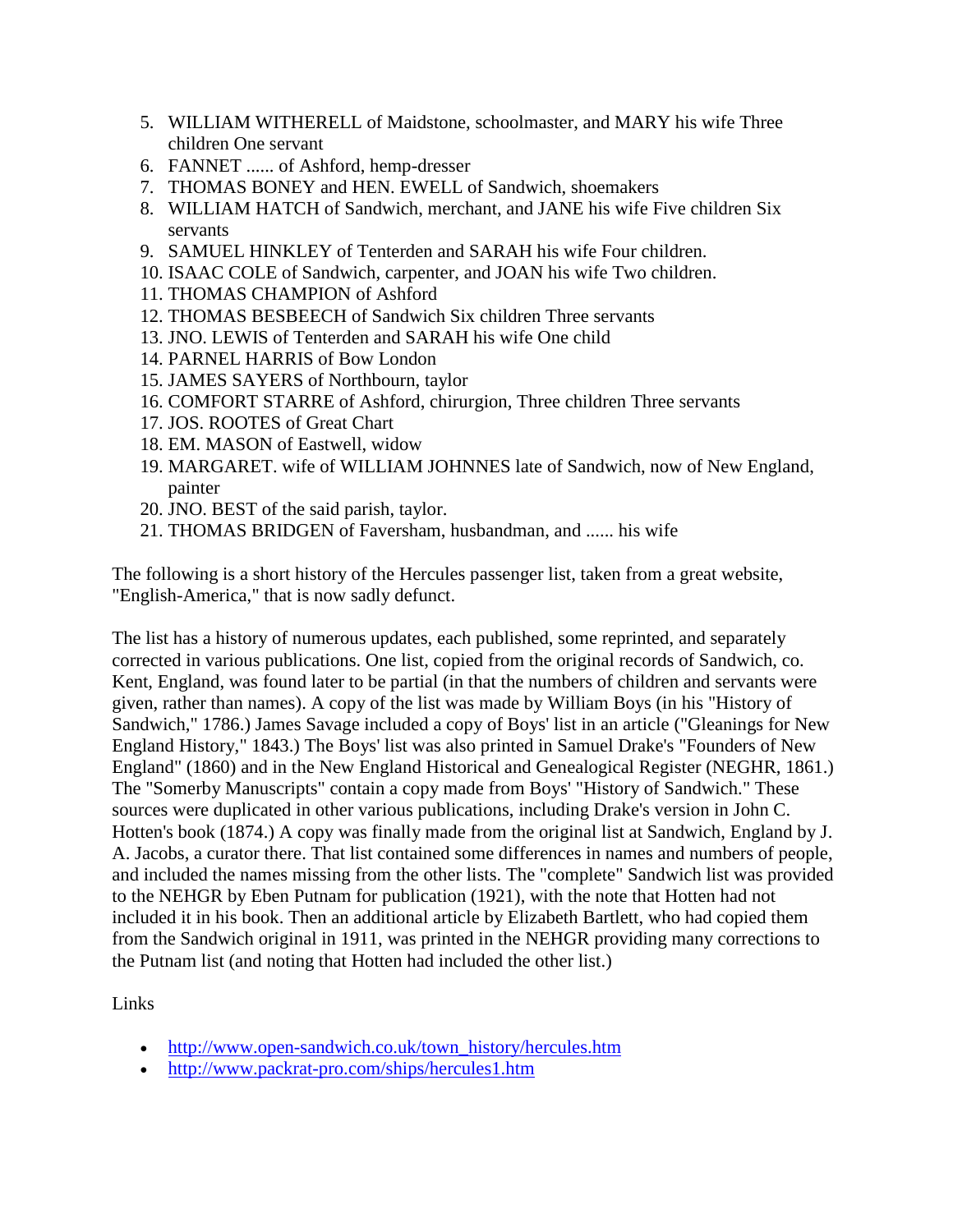From

<http://www.packrat-pro.com/ships/hercules2.htm>

hey had taken the oath of allegiance and supremacy. (The certificates, all dated February and March, 1634, are here omitted.)"

Alphabetical roll: Austen Jonas of Tenterden (From Staplehurst, Kent, bound for Cambridge, Hingham and Taunton. Ref: NEGR 67/166. [36](http://www.packrat-pro.com/ships/sources.htm#36) pg 83) Austen Constance, wife Austen Jonas, son Aysten Lidia, daughter Austen Mary, daughter Austen child Bennet James, Tilden servant (From Tenterden, Kent, bound for Scituate, Cambridge. Ref: NEGR 75/218 & 79/108. [36](http://www.packrat-pro.com/ships/sources.htm#36) pg 85) Besbeech Thomas of Sandwich Besbeech Mary, daughter Besbeech Alice, daughter Besbeech Elizabeth, daughter Best John of Canterbury, Tailor (From Sandwich, Kent, bound for Salem. Ref: Pope. [36](http://www.packrat-pro.com/ships/sources.htm#36) pg 82) Boney, Thomas of Sandwich, Shoemaker Brigden, Thomas of Faversham, Husbandman Brigden Mrs, wife and two children not named Brooke Robert of Maidstone Mercer Brooke Anne, wife Brooke Thomas Brooke Samuel Brooke John Brooke Elys (Elizabeth?) Brooke Dorothie Champion Thomas of Ashford Cole Isaac of Sandwich, Carpenter Cole Joan, wife Cole Issac, son Cole Jane or Anne, child Couchman Sara, Tilden servant Dunkin Samuel, Starre servant (Duncan, Samuel, from Ashford, Kent, bound for Cambridge. Ref: NEGR 75/219 and 79/108. [36](http://www.packrat-pro.com/ships/sources.htm#36) pg 74) Egelden Jane, child with Thomas Besbeech Egelden Sara, child with Thomas Besbeech Egelden John, child with Thomas Besbeech Ewell Edward of Sandwich, shoemaker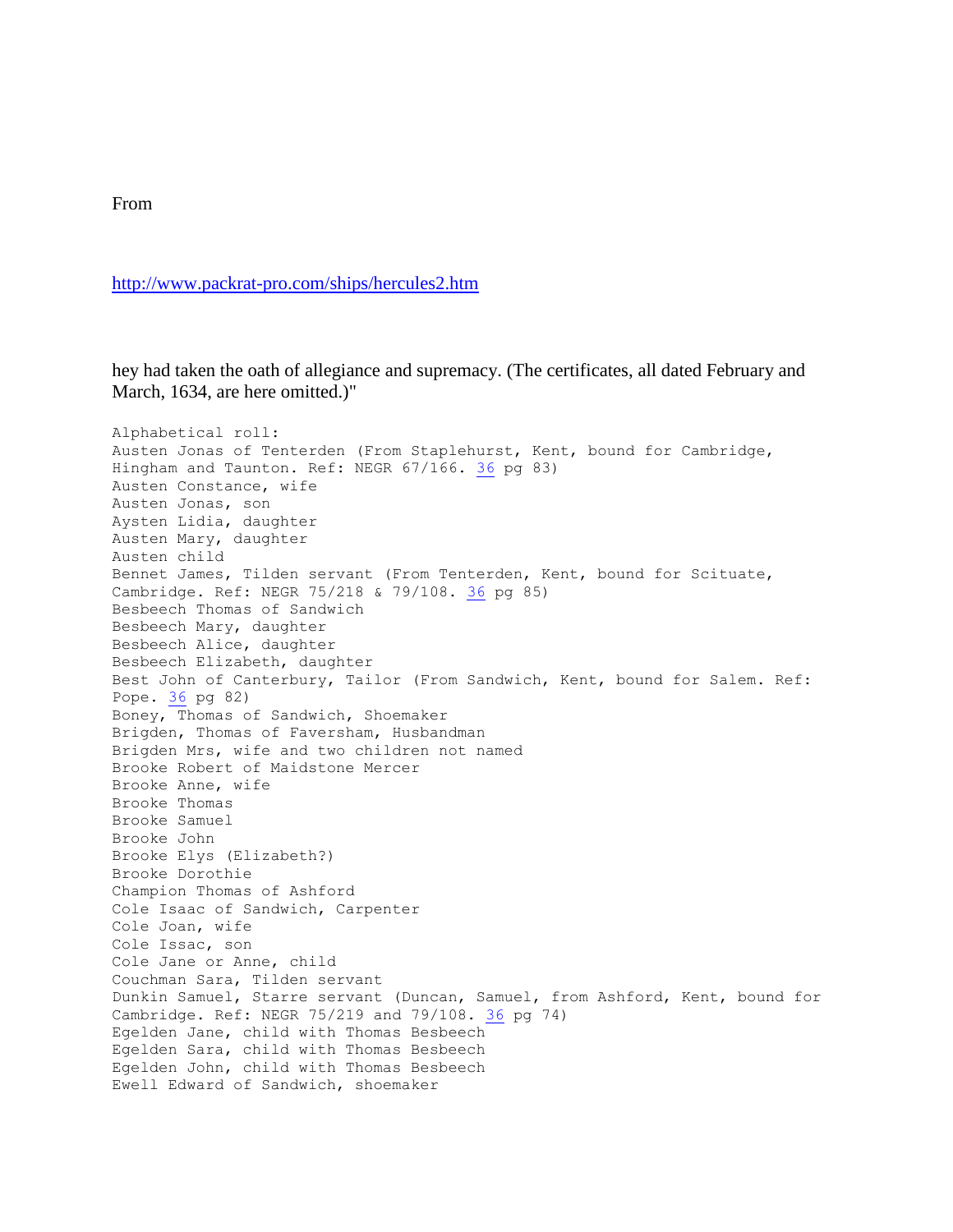Ford Edward, Tilden servant (Foed, from Tenterden, Kent, bound for Scituate. Ref: NEGR 75/21 and 79/208. [36](http://www.packrat-pro.com/ships/sources.htm#36) pg 83) Gallant Abraham, child with Brooke family Gallant James, child with Brooke family Harris Parnell of Bow, in London Hatch William of Sandwich, Merchant Hatch, Jane, wife Hatch Walter, son Hatch John, son Hatch William, son Hatch Anne, daughter Hatch Jane, daughter (Banks Topo lists Hatch, Thomas from Wye, Kent to Scituate. Ref: NEGR 7/256 [36](http://www.packrat-pro.com/ships/sources.htm#36) pg 85. He is also listed as the [Castle\)](http://www.packrat-pro.com/ships/castle.htm) Heyward Thomas of Aylesford, Tailor Heyward Susanna, wife Heyward Thomas, son Heyward John, son Heyward Elizabeth, daughter Heyward Susan, daughter Heyward Martha, daughter Hinckley Samuel of Tenterden Hinckle, Sara, wife Three (four per Hotten) children: Hinckley Susan, daughter Hinckley Sara, daughter Hinckley Mary, daughter Hinkle Elizabeth, kinswoman, niece of Samuel Holmes William, Hatch servant (Holmes, William, from Sandwich, Kent. Ref: NEGR 75/217 and 79/108 [36](http://www.packrat-pro.com/ships/sources.htm#36) pg 82) Jeakins Edward, Tilden servant (Jenkins, from Tenterden, Kent, bound for Scituate. Ref: NEGR 75/219 and 79/108. [36](http://www.packrat-pro.com/ships/sources.htm#36) pg 84) Jenings Robert, Hatch servant (Jennings, Robert, from Sandwich, Kent. Ref: NEGR 75/217 and 79/108 [36](http://www.packrat-pro.com/ships/sources.htm#36) pg 82) Johnes, Margaret of Sandwich Wife of William Johnes, painter Ketchell/Ketchrell Joseph, Hatch servant (From Sandwich, Kent. Ref: NEGR 75/21 and 79/208. [36](http://www.packrat-pro.com/ships/sources.htm#36) pg 82) Ketchell/Ketchrell Simon, Hatch servant (From Sandwich, Kent. Ref: NEGR 75/21 and 79/208. [36](http://www.packrat-pro.com/ships/sources.htm#36) pg 82) Lapham Thomas, Tilden servant Lewis John of Tenterden Lewis Sarah, wife Lewis, Sarah, daughter Love Agnes, Besbeech servant Mason Emme, widow of Eastwell Neuley Thomas, Besbeech servant (Nealy, Thomas, from Ashford, Kent. Ref: NEGR 75/219 and 79/108. [36](http://www.packrat-pro.com/ships/sources.htm#36) pg 74) Pacheing/Pacheury Joseph, Besbeech servant (Patchen, Joseph, from Ashford, Kent, bound for Cambridge and Roxbury. Ref: NEGR 75/219 and 79/108. [36](http://www.packrat-pro.com/ships/sources.htm#36) pg 74) Perien Marie, Tilden servant Richards Anne, Witherell servant Rootes Joseph of Great Chart (Root, Josiah, from Great Chart, Kent, bound for Salem. Ref: Genealogy. [36](http://www.packrat-pro.com/ships/sources.htm#36) pg 77) Sayers James of Northbourne, Tailor Starre Comfort of Ashford, Chirurgeon Starre Thomas, son (Starr, Thomas, from Canterbury. Ref: Pope. [36](http://www.packrat-pro.com/ships/sources.htm#36) pg 77) Starre Comfort, daughter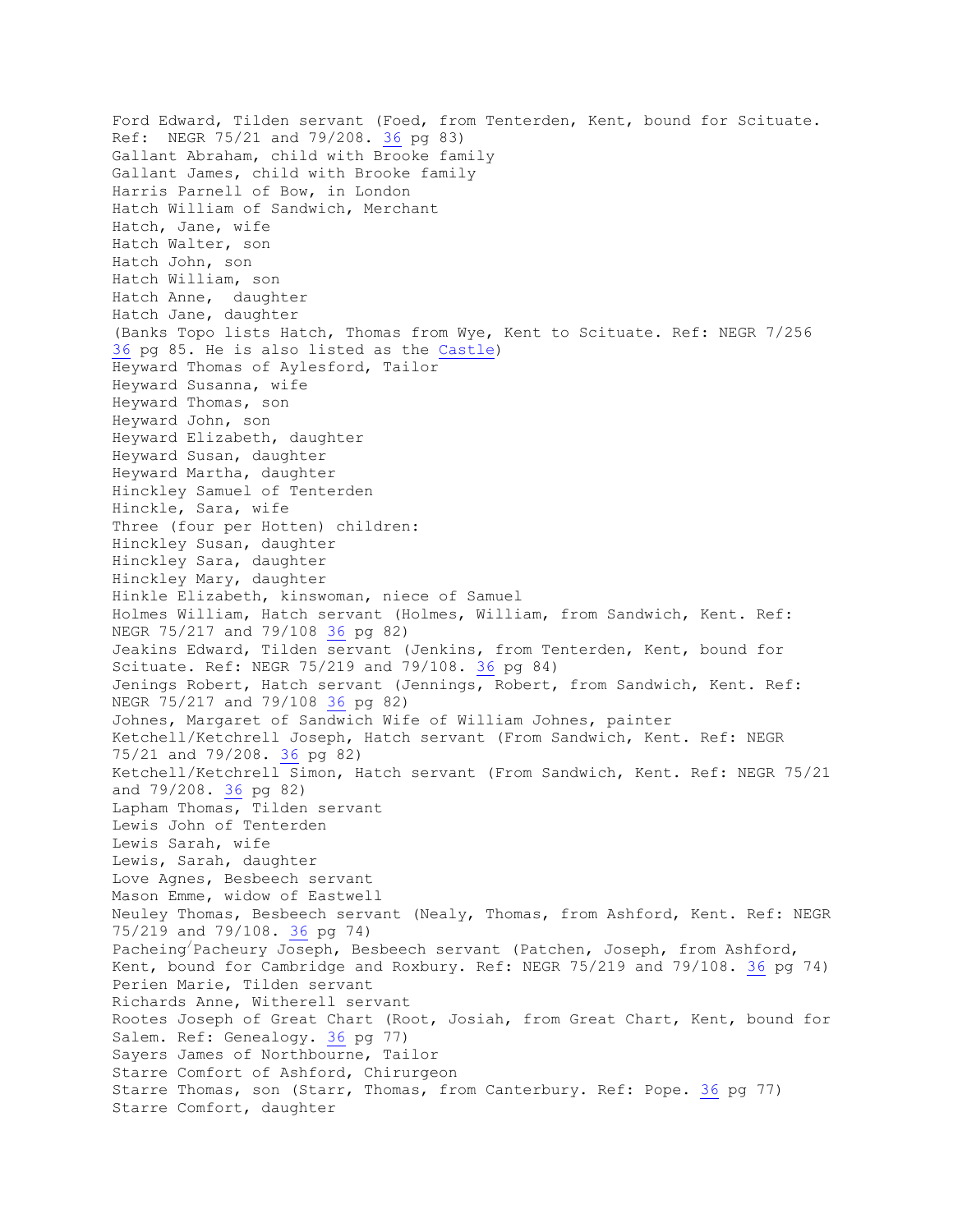Starre Mary, daughter **Starrte listed three servants,** only two named with "Truth shall prevail Starre" Sutton George, Tilden servant (From Tenterden, Kent, bound for Scituate. Ref: NEGR 75/219 and 79/108. [36](http://www.packrat-pro.com/ships/sources.htm#36) pg 84) Sutton Symon, Hatch servant Tilden Nathaniel of Tenterden, Yeoman Tilden Lydia, wife Tilden Joseph, son Tilden Thomas, son Tilden Stephen, son Tilden Marie, daughter Tilden Sara, daughter Tilden Judeth, daughter Tilden Lidia, daughter Tritton Rose, Cole servant of Ashford Turkey John, Starre servant (Turvey, John, from Ashford, Kent, bound for Cambridge. Ref: NEGR 75/219 and 79/108. [36](http://www.packrat-pro.com/ships/sources.htm#36) pg 75) Wells Lidia, Hatch servant Wines, Faint not(Fannet) of Ashford Hemp-dresser (Wines, Faint-Not, from Ashford, Kent, bound for Charlestown. Ref: NEGR 75/219 and 79/108. [36](http://www.packrat-pro.com/ships/sources.htm#36) pg 74) Witherell William of Maidstone, Schoolmaster Witherell Mary, wife Witherell Samuel, son Witherell Daniel, son Witherell Thomas, son Fannett (unk last name0 of Ashford, hemp-dresser.

~~~~~~~~~~~~~~~~~~~~~~~~~~~~~~~~~~~~

HOTTEN, John Camden.

A LIST OR REGISTER

From

<http://suttonfamily.com/hercules.html>

The above site deals with the NJ line of William and Demarius and in Sept 2015 they are in the process of scanning a 48 page booklet with a history of the family written in 1900

Could not copy and paste this:

George Sutton, of Tenterden, Kent County England, boarded the Hercules as a servant of Nathanial Tilden, the former Mayor of Tenterden.